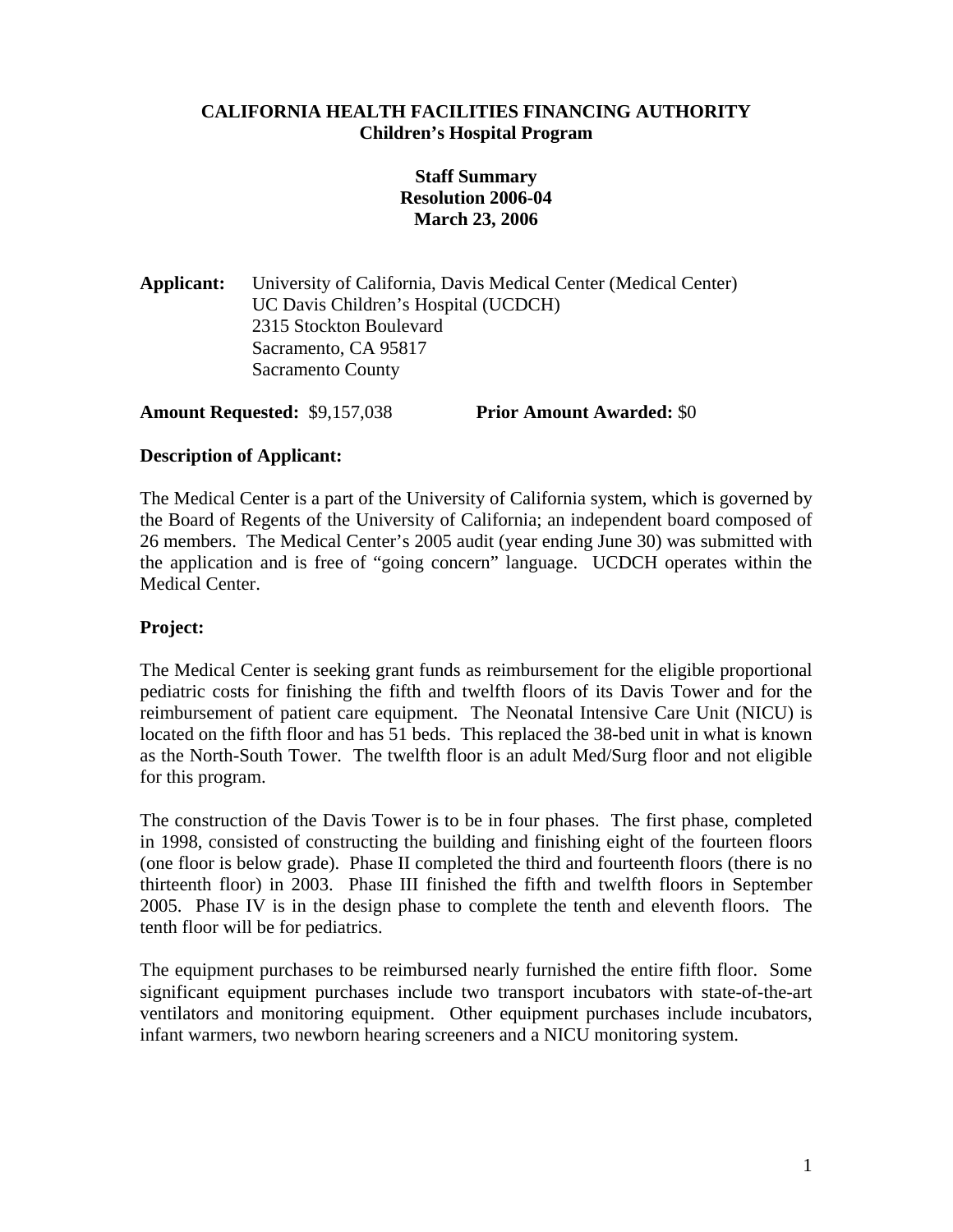## **Proposition 61 Evaluation Factors:**

Based on the review of the application and other submitted materials, staff evaluated the Medical Center's project using the six factors identified in Proposition 61 language.

*The grant will contribute toward expansion or improvement of health care access by children eligible for governmental health insurance programs and indigent, underserved, and uninsured children:* 

The new facility is SB 1953 compliant, which mandates that all acute care hospitals in California become compliant with state seismic safety standards by 2030. The Northern California region served by UCDCH has a critical need for additional hospital resources for the critically ill newborn and child. The expanded facilities will increase health care access for all neonates, in particular those who are indigent and uninsured. UCDCH is the leading provider of inpatient and outpatient care to children in the Sacramento region.

#### *The grant will contribute toward the improvement of child health care or pediatric patient outcomes:*

The NICU had been running occupancy rates of between 85 and 90 percent. With the NICU expanding its beds by 34 percent, UCDCH should be able to avoid having patients wait for beds. The larger room space not only brings the NICU into code compliance, but also promotes infant stability due to more natural light, the reduction of noise and increased privacy.

Equipment upgrades increases the welfare of the neonates. For example, the new neonate transport with state-of–the art ventilators and monitors will help ensure safer transport for the neonates from Northern California, Nevada and the Central Valley. Specialized diagnostic and therapeutic equipment includes ventilation using an oscillator and jet ventilators to treat infants who are experiencing respiratory distress and other breathing difficulties.

#### *The children's hospital provides uncompensated or undercompensated care to indigent or public pediatric patients:*

UCDCH is a certified California Children's Services hospital. It provided \$18 million and \$21 million in charity care for fiscal years 2004 and 2005, respectively. It has financial counselors to assist in finding alternative sources of payment from both public and private programs. Also, Medi-Cal eligibility workers are on site to assist the families.

## *The children's hospital provides services to vulnerable pediatric populations:*

UCDCH is the leading safety-net provider for children for inland Northern California. It had 6,647 admissions in Fiscal Year 2005, and 6,359 admissions in Fiscal Year 2004. Approximately 56 percent of its discharges are eligible for government programs such as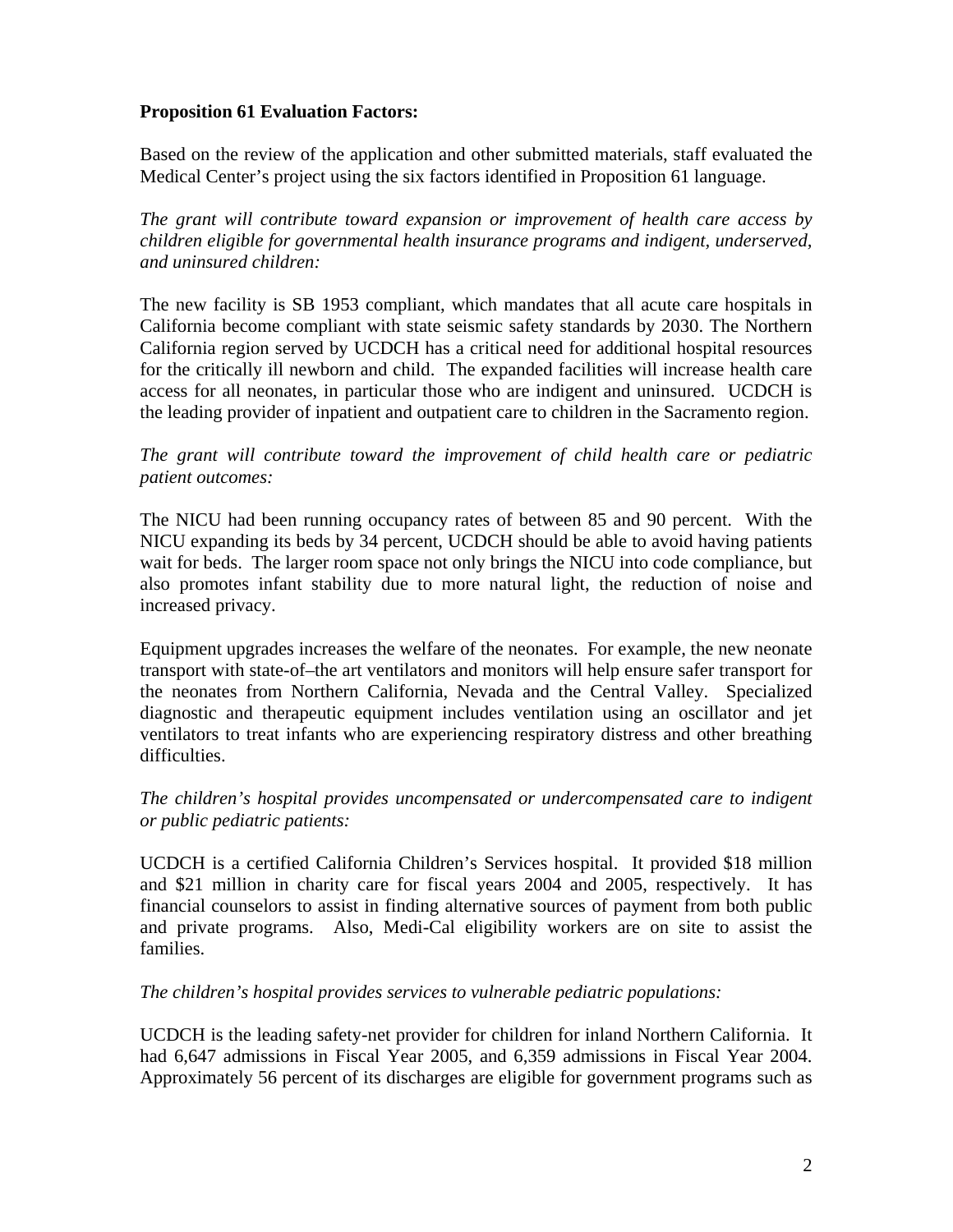Medi-Cal and CCS. UCDCH had 196,000 outpatient visits in Fiscal Year 2005, and 192,000 visits in Fiscal Year 2004.

#### *The children's hospital promotes pediatric teaching or research programs:*

UCDCH has 45 residents and fellows. A majority of the inpatient training occurs on campus. Some of the ambulatory training takes place at urgent care clinics, Kaiser Hospital, Shriners Hospital, and at private offices.

UCDCH performs research in many specialties such as cardiology, child development, genetics, neonatology and pulmonology. Some of the research programs are Expression of the Fragile X Gene, Early Childhood Health Effects of Air Pollution, and Development of Treatments for Osteogensis Imperfecta.

#### *Demonstration of project readiness and project feasibility:*

The construction permit was issued in July 2003 and the project was finished in September 2005.

#### **Sources and Uses of Funds**

|                                    | <b>Phase III</b> |                |
|------------------------------------|------------------|----------------|
|                                    |                  | <b>Project</b> |
| <b>Sources of Funds</b>            |                  |                |
| <b>Total CHFFA Grant Requested</b> | \$               | 9,157,038      |
| <b>Applicant Internal Funds</b>    | \$               | 8,497,050      |
| <b>State Lease Revenue Bonds</b>   | \$               | 7,841,000      |
| <b>Total Sources</b>               | \$               | 25,495,088     |
| <b>Uses of Funds</b>               |                  |                |
| <b>Construct Facilities</b>        | \$               | 18,898,828     |
| Purchase Equipment                 | \$               | 3,065,326      |
| Fees (A&E/PP& C)                   | \$               | 2,605,273      |
| Surveys, Tests, Plans, Specs       | \$               | 441,614        |
| Special Items                      | \$               | 484,047        |
| <b>Total Uses</b>                  | \$               | 25,495,088     |